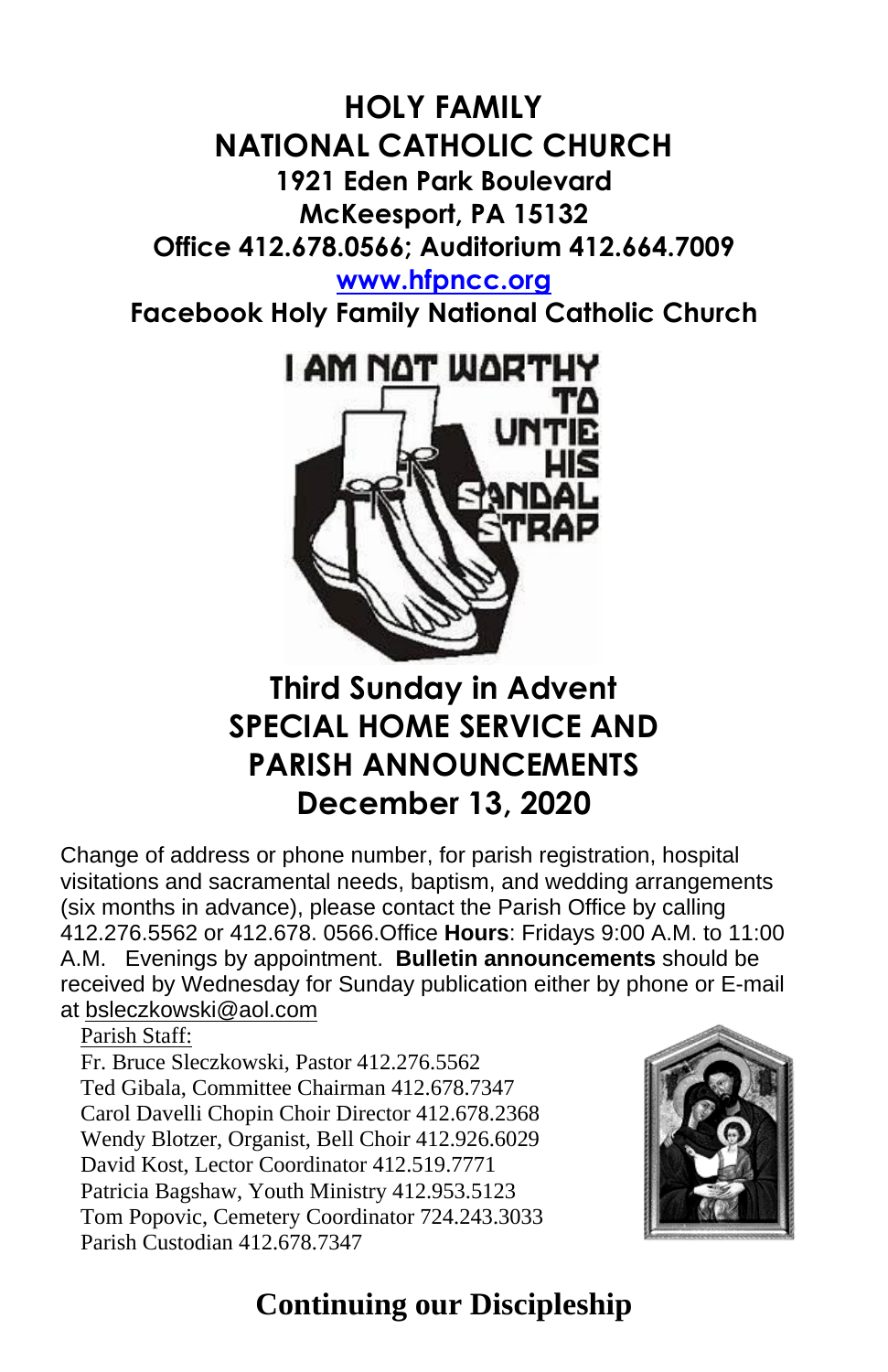#### **This Week**

**Sunday, December 13, 2020 Advent 3 Holy Mass 9:00 A.M. +Dorothy Gibala** Int. Mr. & Mrs. Ted Gibala**; +Mildred Budziloski**  Int. Terry Allen**; +Walter Balawajda** Int Mr. & Mrs. Bob Yonek

**Sunday, December 20, 2020 Advent 4 Holy Mass 9:00 A.M. +Thomas Muse** Int. Janet & Jacob Ghetian; **+Mary Strychalski** Int. PNU Branch 132.

#### **Church Christmas Decorating after Mass**

### **PNU New Annuity Program Ending December 31st**

Enrollment Period October 1, 2020-December 31, 2020 2.25% Interest guaranteed for 1-year New money deposits of \$5,000.00-\$24, 999.00No penalty for 1 early withdraw of up to 50% or2.5% interest guaranteed for 2 years New money deposit of \$25,000.003rd year rate will be 2%No penalty for 1 early withdraw of up to 50% (terms and conditions may apply) Contact Branch Secretary Henrietta Kleckner @724.863.6716 or www.pnu org (800) 724.6352 info @pnu.org

### **Amazon Shoppers**

Holy Family has enrolled in the Amazon Smile program where a monetary percentage from purchases can be donated to our parish. To access the Amazon Smile Link go to the Amazon website <https://smile.amazon.com/ch/81-1800642> or clink onto the link at the bottom of our website or our Facebook page. **Choose Holy Family Parish Pittsburgh PA.** Many of us do online shopping, especially during the holiday season. As we shop, we can also donate to our parish. Pass the information to family and friends.

*Copies of the 2020 Fiscal Summarized Financial and the 2021 Budget Reports can be picked up in the bookcase found in the Church Vestibule.*

**Christmas Wafer-Oplatek and the Holy Family 2021 Calendars are available in the Vestibule. You can pick them up after the 9:00 A.M. Mass. Other arrangements can be arranged by calling Ted Gibala or Father Bruce**